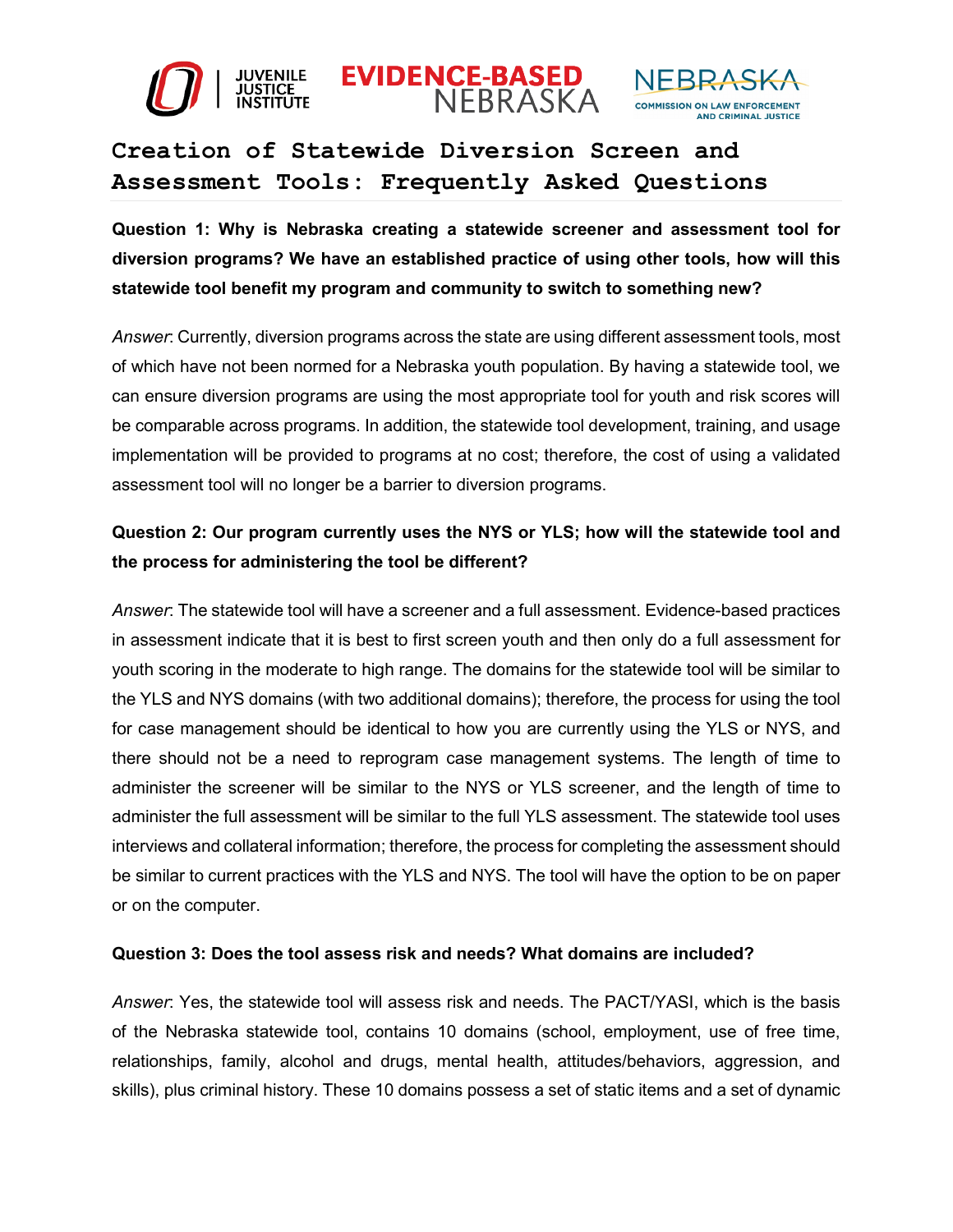items. The Nebraska statewide tool can be modified to include or remove domains as we see fit. There will be a process for diversion programs to give feedback on these domains.

#### **Question 4: How is this tool better than an "off the shelf" validated tool?**

*Answer*: The statewide tool will be normed for Nebraska youth, thereby reducing "prediction shrinkage." When tools are validated in one population and then applied to a different population, the predictive capability of the assessment is substantially reduced (Copas, 1988). This predictive shrinkage results in greater errors and missed predictions/classifications. All tools, even wellknown, validated tools, should be validated when being used with a new population. This means that if you are currently using a tool that has been validated before in other places (e.g. YLS), it should still undergo the validation process when being used in a new population as recommended by the developers. Similarly, tools that have been validated with Nebraska youth should continue to be validated over time.

#### **Question 5: Is the statewide tool validated?**

*Answer*: The statewide tool is based on PACT/YASI, a juvenile assessment tool that has been well-validated.

#### **Question 6: What data is being used to norm the tool for Nebraska kids?**

*Answer*: In 2019, the Juvenile Justice Institute collected item-level assessment data (YLS, NYS, and ARNA) from most diversion programs in Nebraska. This data will be used to modify the PACT/YASI to develop the statewide tool for Nebraska youth.

### **Question 7: Kids in rural Nebraska might be different than kids in urban Nebraska. How can this tool work for all of Nebraska kids?**

*Answer*: Yes, there may be differences in youth risk and needs depending on where they live. This means that it is even more important that we have a standardized tool that can accurately capture these differences. Assessment data from across the state was included in the development of the statewide tool, which ensures that both rural and urban youth will be accounted for when developing the tool.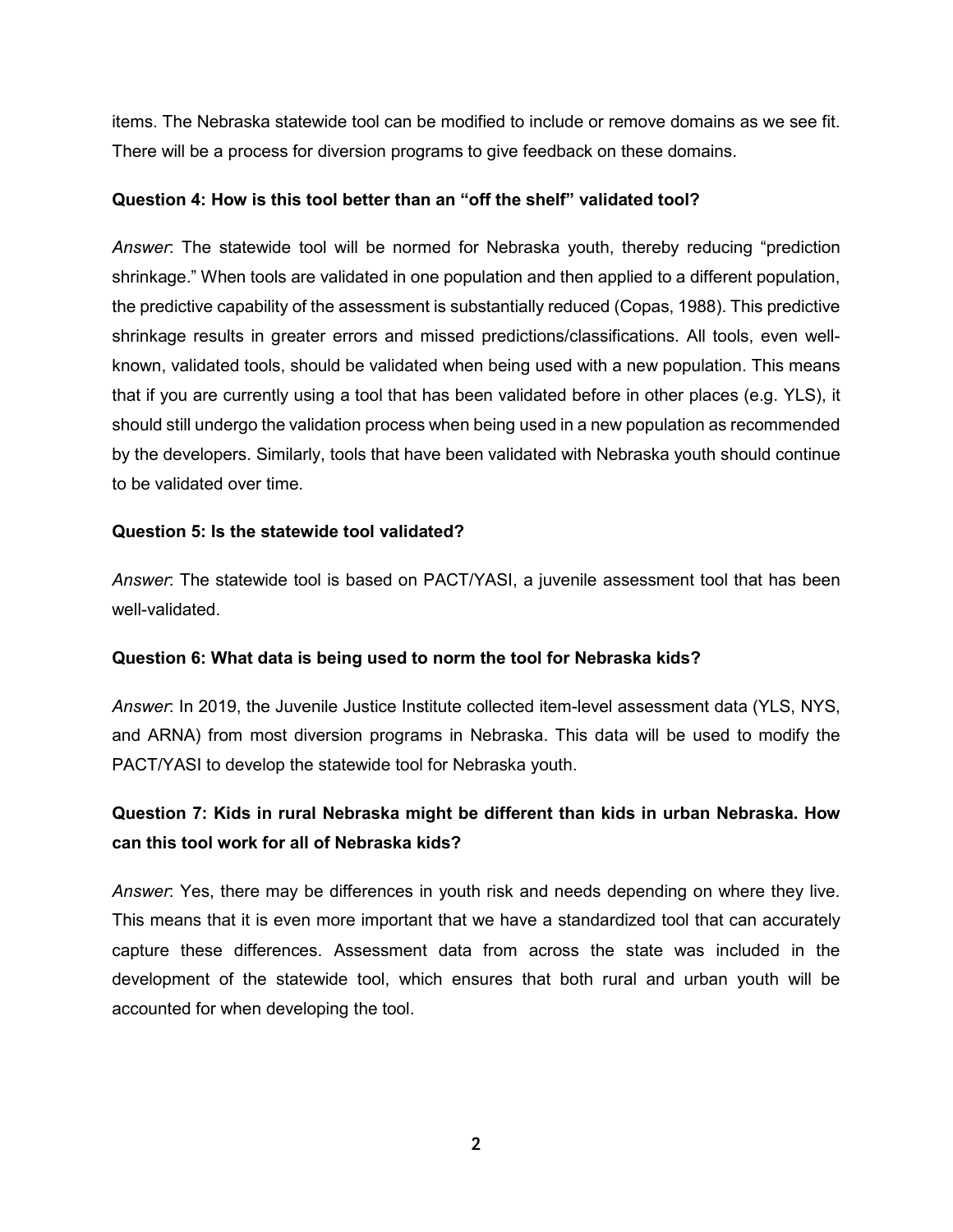#### **Question 8: How does the tool account for gender, race, and ethnicity differences?**

*Answer*: There will be separate tools for males and females that will also be scored differently.

Our findings, across 10 states, is that the tool predicts relatively equally for all races/ethnicities. However, all tools utilize some form of criminal history assessment. Criminal histories are static indicators that have systematic bias related to race/ethnicity. Therefore, even though a tool predicts equally well for all races/ethnicities, this does not mean that all groups have the same proportion of individuals identified as high, moderate, or low-risk.

With that said, no tool can both remove racial/ethnic bias entirely and provide an accurate prediction of recidivism. However, the use of a screener and a full assessment can help to diminish racial/ethnic bias. In particular, the full assessment tool contains additional needs assessment items, identified to possess less bias than criminal history indicators. The inclusion of a greater proportion of needs assessment items reduces the weight of criminal history indicators and, in prior studies, has been shown to reduced bias.

Furthermore, by creating a tool using our versioning method, whereby the first version creates a matched sample of youth that look like Nebraska youth, we attempt to remove bias as compared to traditional off-the-shelf models. We further examine and reduce bias over time, revalidating the tool with data collected on Nebraska youth, refining and recalibrating measures to further reduce bias in subsequent versions.

## **Question 9: Why do we need multiple iterations of the tool (i.e., revalidation of the tool after some time has passed)? How often will the tool change?**

*Answer*: Assessment tools should undergo validation at regular intervals to ensure the tool remains valid. Once the statewide tool has been utilized in Nebraska for a period of time, best practices indicate that a revalidation process should be instituted, which could modify the tool and/or scoring of the tool. It is recommended that tools undergo validation at least every two years.

#### **Question 10: Will there be a manual and training on how to use the tool?**

*Answer*: Yes, there will be a manual and ongoing training for the tool.